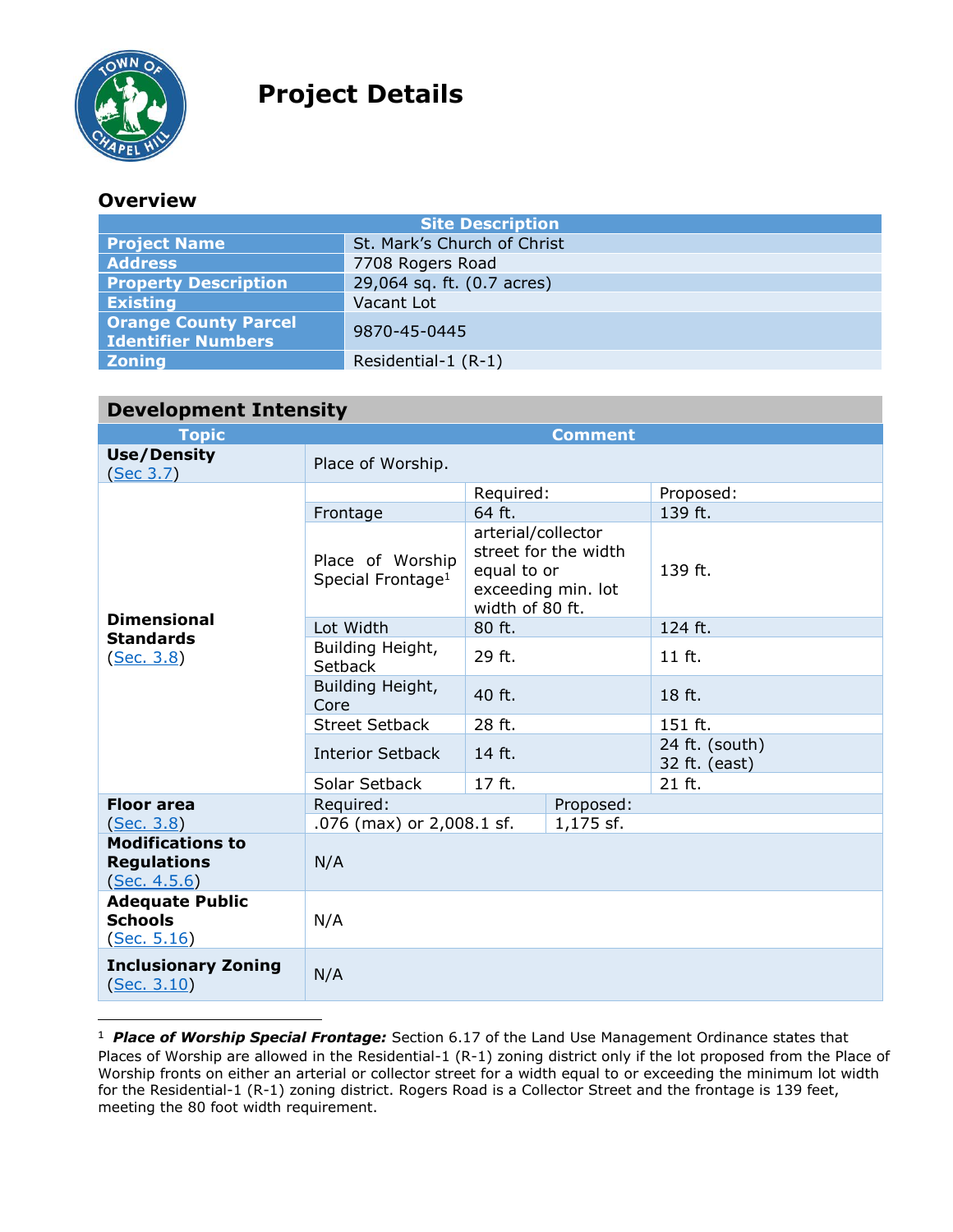| <b>Landscape</b>                                              |                                                                                                                   |                                                                  |  |  |  |
|---------------------------------------------------------------|-------------------------------------------------------------------------------------------------------------------|------------------------------------------------------------------|--|--|--|
| <b>Buffer - North</b>                                         | Required:                                                                                                         | Proposed:                                                        |  |  |  |
| <u>(Sec. 5.6.2)</u>                                           | 20 ft. Type 'C' Internal                                                                                          | 20 ft. Type 'C' Internal                                         |  |  |  |
| <b>Buffer - East</b><br>(Sec. 5.6.2)                          | 20 ft. Type 'C' Internal                                                                                          | 20 ft. Type 'C' Internal                                         |  |  |  |
| <b>Buffer - South</b><br>(Sec. 5.6.2)                         | 20 ft. Type 'C' Internal                                                                                          | 20 ft. Type 'C' Internal                                         |  |  |  |
| <b>Buffer - West</b><br>(Sec. 5.6.2)                          | 20 ft. Type 'C' External                                                                                          | 20 ft. Type 'C' External                                         |  |  |  |
| <b>Tree Canopy</b>                                            | Required: 40%                                                                                                     |                                                                  |  |  |  |
| (Sec. 5.7)                                                    | Proposed: 53%<br><b>Environment</b>                                                                               |                                                                  |  |  |  |
|                                                               |                                                                                                                   |                                                                  |  |  |  |
| <b>Resource</b><br><b>Conservation District</b><br>(Sec. 3.6) | <b>NA</b>                                                                                                         |                                                                  |  |  |  |
| <b>Erosion Control</b><br>(Sec. 5.3.1)                        | Required if more than 20,000 sf land disturbance                                                                  |                                                                  |  |  |  |
| <b>Steep Slopes</b><br>(Sec. 5.3.2)                           | <b>NA</b>                                                                                                         |                                                                  |  |  |  |
| <b>Stormwater</b><br><b>Management</b><br>(Sec. 5.4)          | Routed to the existing swale along the Rogers Road frontage.                                                      |                                                                  |  |  |  |
| <b>Land Disturbance</b>                                       | 13,382 sf on-site; 1,300 sf right-of-way<br>(Total 14,682 sf); 50.5%                                              |                                                                  |  |  |  |
| <b>Impervious Surface</b>                                     | Max. Ratio:                                                                                                       | Proposed:                                                        |  |  |  |
| (Sec. 3.8)                                                    | 0.5/0.7                                                                                                           | 9,073 sf; 31.2%                                                  |  |  |  |
| <b>Solid Waste &amp;</b><br><b>Recycling</b>                  | On-site for solid waste containers;                                                                               | Recycling waste bin to be moved to the street on collection days |  |  |  |
| Jordan Riparian<br><b>Buffer</b> (Sec. 5.18)                  | <b>NA</b>                                                                                                         |                                                                  |  |  |  |
|                                                               | <b>Access and Circulation</b>                                                                                     |                                                                  |  |  |  |
| <b>Road Improvements</b><br>(Sec. 5.8)                        | Road improvements not required.                                                                                   |                                                                  |  |  |  |
| <b>Vehicular Access</b><br>(Sec. 5.8)                         | Driveway proposed off Rogers Road                                                                                 |                                                                  |  |  |  |
| <b>Bicycle</b><br><b>Improvements (Sec.</b><br>(5.8)          | Payment-in-lieu requested by Town for bicycle lane along Rogers Road<br>frontage; applicant has requested waiver. |                                                                  |  |  |  |
| <b>Pedestrian</b><br><b>Improvements</b><br>(Sec. 5.8)        | Payment-in-lieu requested by Town for bicycle lane along Rogers Road<br>frontage; applicant has requested waiver  |                                                                  |  |  |  |
| <b>Traffic Impact</b><br><b>Analysis</b><br><u>(Sec. 5.9)</u> | TIA exemption granted                                                                                             |                                                                  |  |  |  |
| <b>Transit</b><br><u>(Sec. 5.8)</u>                           | No transit improvements proposed.                                                                                 |                                                                  |  |  |  |
| <b>Bicycle Parking</b>                                        | Required: 8                                                                                                       |                                                                  |  |  |  |
| (Sec. 5.9)                                                    | Proposed: 8 (2 Class I and 6 Class II)                                                                            |                                                                  |  |  |  |